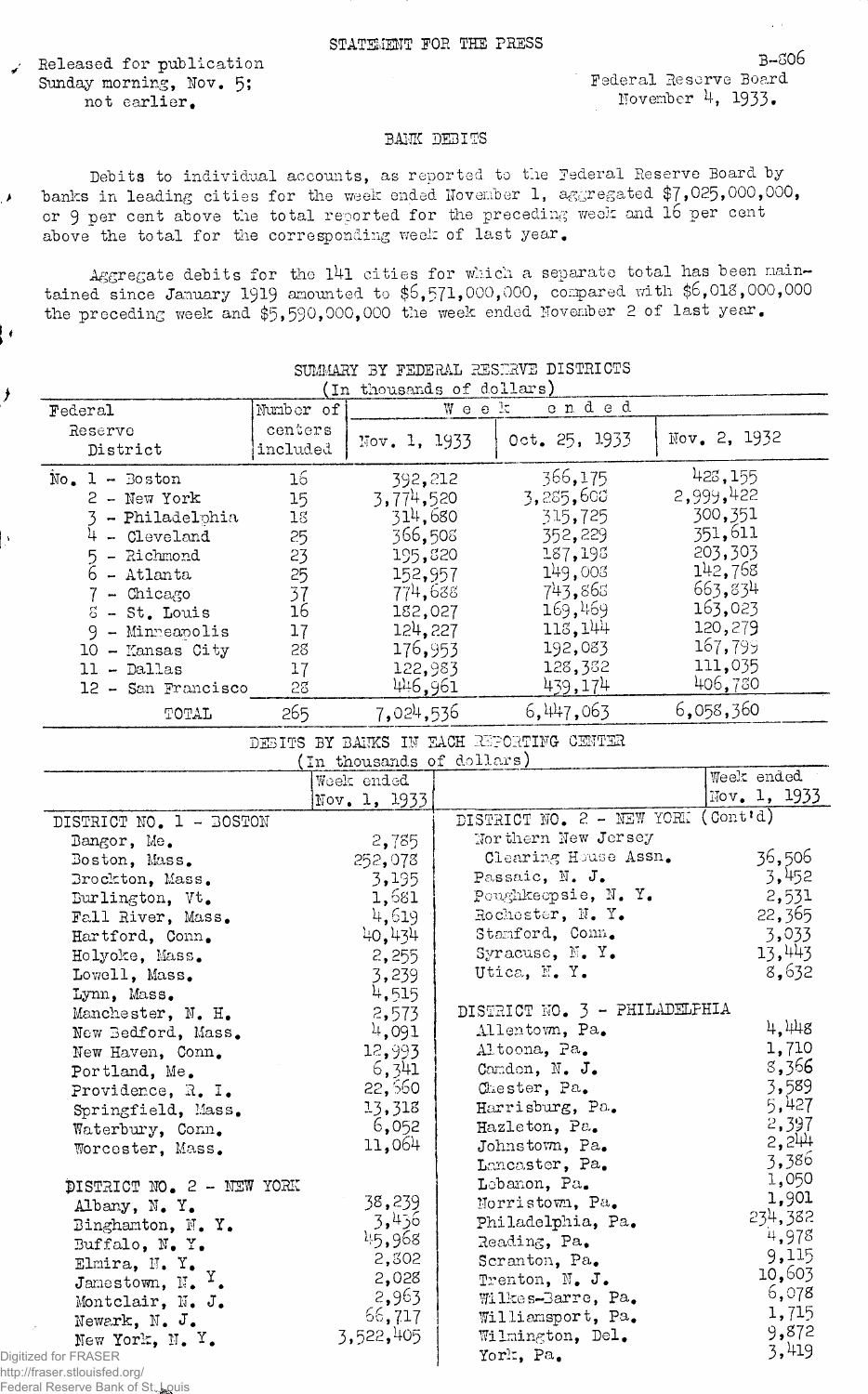|                                     | (In thousands of dollars)            | DEBITS BY BANKS IN EACH REPORTING CENTER | B-806-a                    |  |  |  |  |
|-------------------------------------|--------------------------------------|------------------------------------------|----------------------------|--|--|--|--|
|                                     | Week ended<br>$\text{Nov. } 1, 1933$ |                                          | Week ended<br>Nov. 1, 1933 |  |  |  |  |
| DISTRICT NO. $4 - CLEVELAND$        |                                      | DISTRICT NO. 5 - ATLANTA (Cont'd)        |                            |  |  |  |  |
| Akron, Ohio                         | 5,879                                | Elberton, Ga.                            | 202                        |  |  |  |  |
| Butler, Pa.                         | 1,419                                | Hattiesburg, Miss.                       | 608                        |  |  |  |  |
| Canton, Ohio                        | 4,704                                | Jackson, Miss.                           | 4,641                      |  |  |  |  |
| Cincinnati, Ohio                    | 50,015                               | Jacksonville, Fla.                       | 9,390                      |  |  |  |  |
| Cleveland, Ohio                     | 90,026                               | Knoxville, Tenn.                         | 3,901                      |  |  |  |  |
| Columbus, Ohio                      | 21, 337                              | Macon, Ga.                               | 2,497                      |  |  |  |  |
| Dayton, Ohio                        | 7,496                                | Meridian, Miss.                          | 1,273                      |  |  |  |  |
| Erie, Pa.                           | 4,249                                | Miami, Fla.                              | 2,745                      |  |  |  |  |
| Franklin, Pa.                       | 443                                  | Mobile, Ala.                             | 4,511                      |  |  |  |  |
| Greensburg, Pa.                     | 991                                  | Montgomery, Ala.                         | 4,522                      |  |  |  |  |
| Hamilton, Ohio                      | 1,449                                | Mashville, Tenn.                         | 11,821                     |  |  |  |  |
| Homestead, Pa.                      | 446                                  | Newnan, Ga.                              | -326                       |  |  |  |  |
| Lexington, Ky.                      | 3,066                                | New Orleans, La.                         | 38,173                     |  |  |  |  |
| Lima, Ohio                          | 1,415                                | Pensacola, Fla.                          | 1,177                      |  |  |  |  |
| Lorain, Ohio                        | 529                                  | Savamah, Ga.                             | 5,821                      |  |  |  |  |
| Middletown, Ohio                    | 1,367                                | Tampa, Fla.                              | 3,676                      |  |  |  |  |
| Oil City, Pa.                       | 1,249                                | Valdosta, Ga.                            | 480                        |  |  |  |  |
| Pittsburgh, Pa.                     | 131,580                              | Vicksburg, Miss.                         | 1,445                      |  |  |  |  |
| Springfield, Chio                   | 2,233                                |                                          |                            |  |  |  |  |
| Steubenville, Ohio                  | 1,193                                | DISTRICT NO. 7 - CHICAGO                 |                            |  |  |  |  |
| Toledo, Ohio                        | 19,004                               | Adrian, Mich.                            | 255                        |  |  |  |  |
| Warren, Ohio                        | 1,250                                | Aurora, Ill.                             | 961                        |  |  |  |  |
| Wheeling, W. Va.                    | 6, 299                               | Battle Creek, Mich.                      | 1,125                      |  |  |  |  |
| Youngstown, Chio                    | 5,650                                | Bay City, Mich.                          | 1,555                      |  |  |  |  |
| Zanesville, Ohio                    | 1,169                                | Bloomington, Ill.                        | 1,939                      |  |  |  |  |
|                                     |                                      | Cedar Rapids, Ia.                        | 3,769                      |  |  |  |  |
| DISTRICT NO. 5 - RICHMOND           |                                      | Champaign-Urbana, Ill.                   | 1,428                      |  |  |  |  |
| Asheville, N. C.                    | 1,967                                | Chicago, Ill.                            | 517,959                    |  |  |  |  |
| Baltimore, Md.                      | 51,661                               | Danville, Ill.                           | 1,383                      |  |  |  |  |
| Charleston, S. C.                   | 2,293                                | Davenport, Ia.                           | 2,910                      |  |  |  |  |
| Charleston, W. Va.                  | 8,047                                | Decatur, Ill.                            | 2,344                      |  |  |  |  |
| Charlotte, N. C.                    | 10,704                               | Des Moines, Iowa                         | 13,514                     |  |  |  |  |
| Columbia, S. C.                     | 3,813                                | Detroit, Mich.                           | 94,282                     |  |  |  |  |
| Cumberland, Md.                     | 1,349                                | Dubuque, Iowa                            | 1,334                      |  |  |  |  |
| Danville, Va.                       | 2,260                                | Flint, Mich.                             | 3,243                      |  |  |  |  |
| Durham, $N_{\bullet}$ $C_{\bullet}$ | 6,927                                | Fort Wayne, Ind.                         | 3,717                      |  |  |  |  |
| Greensboro, N. C.                   | 1,600                                | Gary, Ind.                               | 3,350                      |  |  |  |  |
| Greenville, S. C.                   | 2,847                                | Grand Rapids, Mich.                      | 7,489                      |  |  |  |  |
| Hagerstown, Md.                     | 1,283                                | Green Bay, Wis.                          | 1,818                      |  |  |  |  |
| Huntington, W. Va.                  | 2,382                                | Indianapolis, Ind.                       | 26,134                     |  |  |  |  |
| Lynchburg, Va.                      | 3,337                                | Jackson, Mich.                           | 1,897                      |  |  |  |  |
| Newport News, Va.                   | 1,529                                | Xalamazoo, Mich.                         | 3,126                      |  |  |  |  |
| Norfolk, Va.                        | 8,850                                | Lansing, Mich.                           | 2,002                      |  |  |  |  |
| Portsmouth, Va.                     | 591                                  | Mason City, Iowa                         | 773                        |  |  |  |  |
| Raleigh, N. C.                      | 4,647                                | Milwaukee, Wis.                          | 40,107                     |  |  |  |  |
| Richmond, Va.                       | 29,607                               | Moline, Ill.                             | 683                        |  |  |  |  |
| Roanoke, Va.                        | 4,536                                | Muscatine, Iowa                          | 480                        |  |  |  |  |
| Washington, D. C.                   | 36,320                               | Oshkosh, Wis.                            | 1,437                      |  |  |  |  |
| Wilmington, N. C.                   | 1,940                                | Peoria, Ill.                             | 7,691                      |  |  |  |  |
| Winston-Salen, N. C.                | 7,330                                | Rockford, Ill.                           | 3,052                      |  |  |  |  |
|                                     |                                      | Saginaw, Mich.                           | 2,340                      |  |  |  |  |
| DISTRICT NO. 6 - ATLANTA            |                                      | Sheboygan, Wis.                          | 2,174                      |  |  |  |  |
| Albany, Ga.                         | 523                                  | Sioux City, Iowa                         | 5,818                      |  |  |  |  |
| Atlanta, Ga.                        | 27,650                               | South Bend, Ind.                         | 3,936                      |  |  |  |  |
| Augusta, Ga.                        | 3,832                                | Springfield, Ill.                        | 3,713                      |  |  |  |  |
| Birmingham, Ala.                    | 16,090                               | Terre Haute, Ind.                        | 3,122                      |  |  |  |  |
| Brunswick, Ga.                      | 359                                  | Waterloo, Iowa                           | 1,828                      |  |  |  |  |
| Chattanooga, Tenn.                  | 5,230                                |                                          |                            |  |  |  |  |
| Columbus, Ga.                       | 1,601                                |                                          |                            |  |  |  |  |
| Dothan, Ala.                        | 458                                  |                                          |                            |  |  |  |  |

 $\frac{1}{2}$ 

 $\ddot{\phantom{0}}$